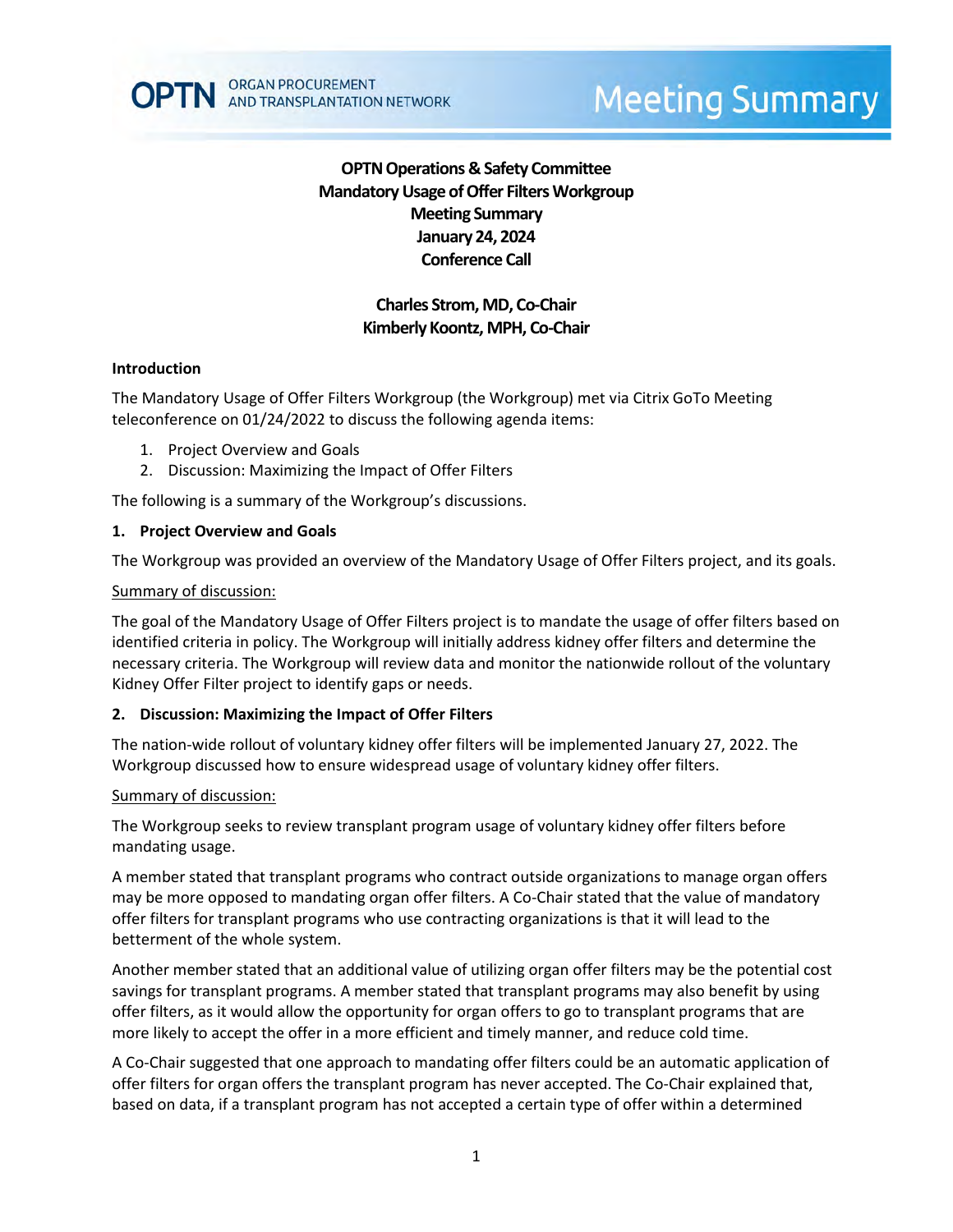timeframe, the transplant program will be alerted that an offer filter will automatically be applied. The Co-Chair added that a pathway may be developed in conjunction to allow transplant programs to submit justification for not applying specific filters.

Another member stated that it would be difficult for a program to demonstrate a change in behavior in order to remove or alter a mandatory offer filter. The member explained that due to the offer filter, the transplant program would not be receiving those specific offers so they would be unable to demonstrate a change in behavior.

A member stated that there should be a requirement for transplant programs in order to make organ offer and acceptance practices more efficient and streamlined. The member stated the ability to adjust individual candidate filters would also be beneficial to transplant programs.

Another member expressed interest in reviewing data that compares transplant programs who utilize offer filters to those who do not. A Co-Chair suggested that the transplant community should be able to review data on the impact of voluntary usage of kidney offer filters as a whole.

A member stated that the transplant program specific data on organ offers need to be viewed by the right individual in order to have an impact. The member explained if the data is sent to a staff member that does not take organ offers, or does not understand the organ offer and acceptance processes, then the data will not be impactful. Another member stated that sending the reports may lead to more uptake rather than requiring individuals to log into the system to view their reports. Another member added that additional transplant program staff, such as surgeons and physicians, should be allowed access to their transplant program's offer filter webpage. A member requested data on the percentage of transplant programs that have used the organ offer report tool.

Another member suggested that it may be helpful for transplant programs to be able to view where the organ was accepted geographically. The member explained that transplant programs may feel more comfortable utilizing offer filters knowing that they are not losing organs that their competing transplant programs are accepting.

A Co-Chair suggested that it may be beneficial to identify the transplant programs who are not utilizing offer filters and set up meetings to walk through the process and answer any questions. The Workgroup acknowledged it may be unreasonable to expect 100% of transplant programs to utilize offer filters because there are some transplant programs which do not have any recommended offer filters through modeling done on their past organ acceptance behaviors.

A member stated that having the ability to exclude specific candidates from specific offer filters will be beneficial for increasing utilization, especially for transplant programs that are more aggressive in their organ acceptance practices.

Another member requested feedback from the OPTN Kidney Transplantation Committee on kidney offer filters and mandatory usage.

The Workgroup agreed that educating transplant programs on the benefit of utilizing offer filters should be the initial step rather than mandating usage of offer filters. The Workgroup agreed that the nationwide roll of voluntary kidney offer filters should be discussed during the upcoming OPTN regional meetings.

### Next steps:

The Workgroup will continue to discuss organ offer filters and review data from the voluntary usage of kidney offer filters.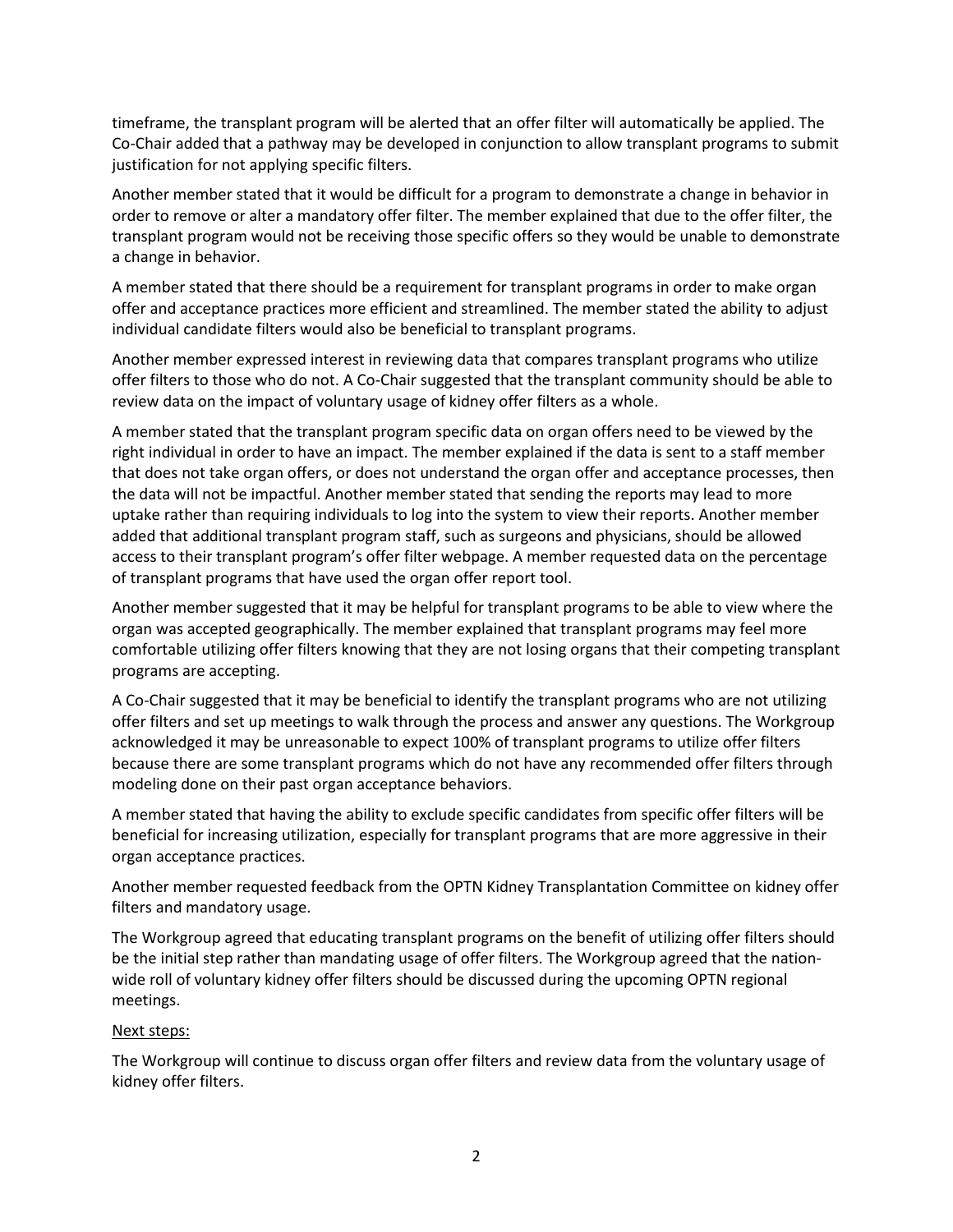# **Upcoming Meetings**

• February 28, 2022 (teleconference)